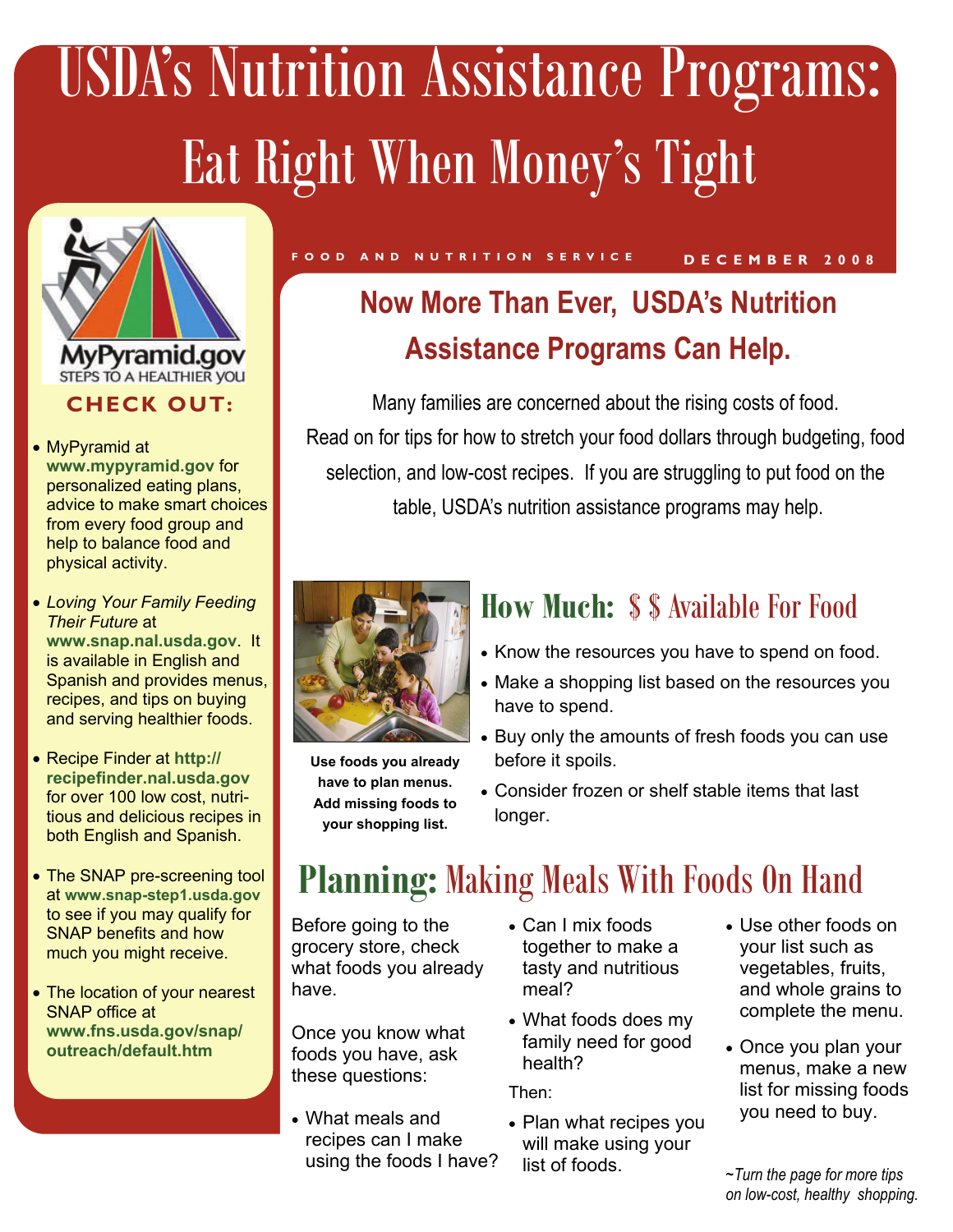#### **PAGE 2**



*Fruits and vegetables are usually less expensive when they are in season. Farmer's Markets always carry what is in season.* 



*Look for bargains on day old bread. It costs less but is still nutritious.* 

## **Shopping: Before, During, and After's**

#### **Before Shopping**

- Make a shopping list. This helps you stick to your budget.
- Plan your meals. Planning helps put leftovers to good use.
- Look for coupons, sales and store specials.
- For added savings sign up for the store discount card.

#### **During Shopping**

- Don't shop when you are hungry. It is easier to stick to your shopping list.
- Try store brands. They usually cost less. •
- Compare products for the best deal.
- Check sell by dates. Buy the freshest food possible. It lasts longer.

#### **After Shopping**

- Store food right away to preserve freshness.
- Freeze food to prevent spoiling.
- Divide foods into small portions for children and elderly to prevent waste.
- Use foods with the earliest expiration dates first.

## **Tips:** Best Buys for Cost and Nutrition

#### **Breads and Grains**

#### **Fruits**

- Look for bargains on day old bread. It costs less but is still nutritious.
- Buy regular rice, oatmeal and grits instead of instant to save on money, sugar and calories.

#### **Vegetables and Salad**

- Buy large bags of frozen vegetables. Seal tightly in the freezer between uses.
- Avoid pre-bagged salad mixes. They are usually more expensive and spoil faster.
- Buy fresh fruits in season, when they generally cost less.
- Frozen and canned fruits are a smart choice all year round.

#### **Low-Fat Milk Products**

- Buy fresh, low-fat milk in the largest size that can be used before spoiling. Larger containers cost less . Buy meat in large bulk than smaller sizes.
- Ultra-pasteurized milk has a longer expiration date and won't spoil as fast.

#### **Meat and Beans**

- Chuck or bottom round roast has less fat and is cheaper than sirloin.
- Dried beans and peas are a good source of protein and fiber. They last a long time without spoiling.
- Look for specials at the meat counter. Buy meat on sale for big savings.
- packages to save money. Freeze portions you might not use right away to prevent spoiling.